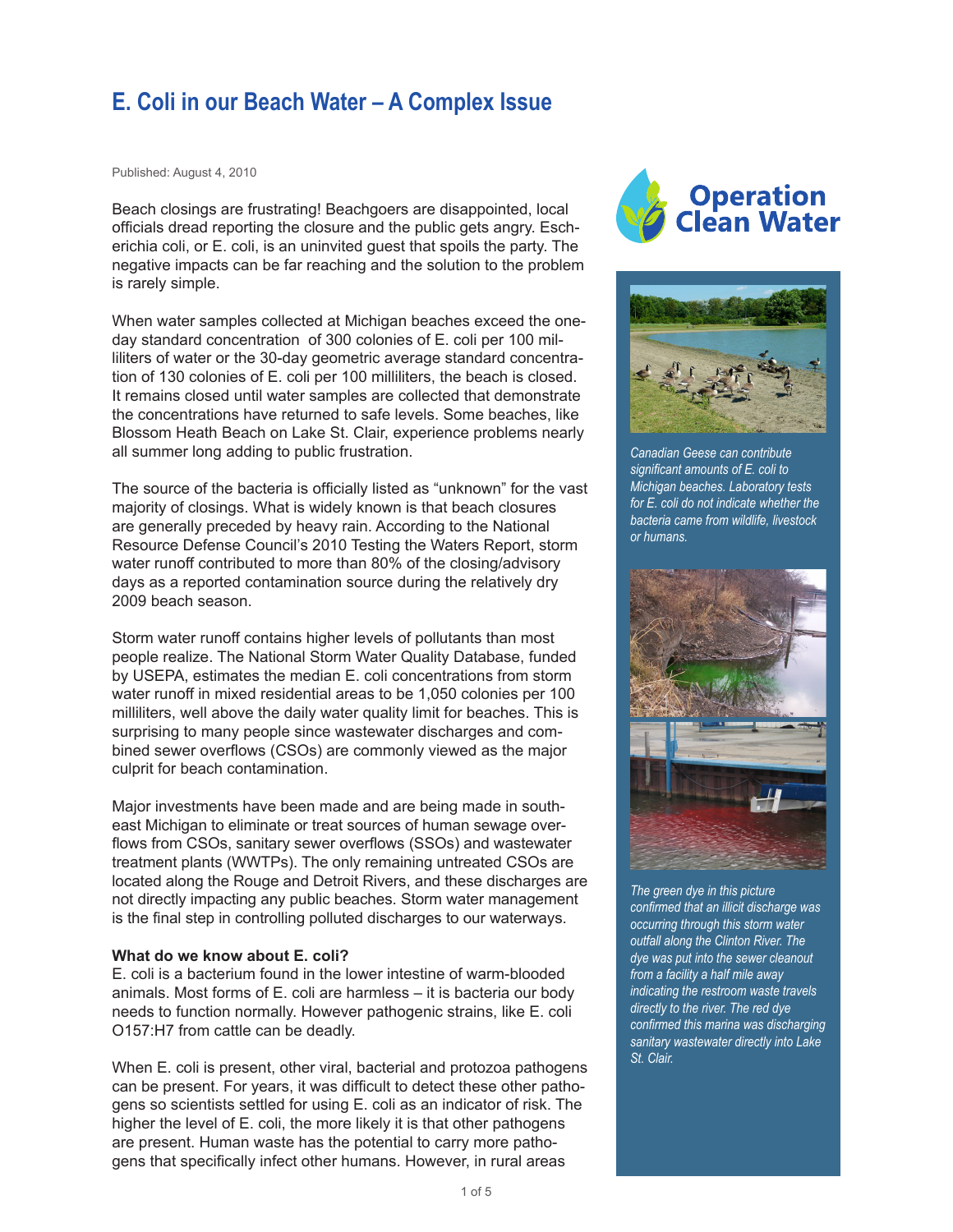livestock waste brings significant risk of pathogens. Waste from local wildlife and domestic animals has much lower occurrence of pathogens that make humans ill. The problem is that laboratory tests don't tell you whether the E. coli is from a Canadian Goose, a cow or a human.

According to Garry Palmateer, a microbiologist with Early Warning, Inc., a company that is developing the first in-line instrument to detect pathogens in water, "Seagulls and Canadian Geese can contribute significant amounts of E. coli to beaches and are notorious for carrying pathogens. Seagulls actually bring in E. coli from other sources because they eat garbage and manure."

"E. coli from these birds and other sources can collect in beach sand and get dispersed in the water. On a calm day, E. coli counts will be down. If the wind picks up and the first inch of bottom sediment is resuspended, the E. coli counts can go way up," adds Palmateer.

A variety of conditions impact how E. coli survives in the natural environment. Sunshine, or solar radiation, kills E. coli. Rain storms bring in new bacteria colonies from contaminated runoff where it can survive in beach sand. Onshore winds keep water by the shoreline and kick up waves that wash residual E. coli from the sand and recontaminate the beach water. Warmer water temperatures provide more favorable conditions for survival and water circulation plays an important role.

There has been much debate over the continued use of E. coli as an indicator since science is producing new options to test directly for the pathogens that make people sick. The USEPA is currently conducting scientific studies to develop new recreational water quality criteria to find a better indicator than E. coli to determine when beaches should be closed. The new indicator will be published by October 2012.

## **Finding the sources of E. coli**

Tracing an E. coli sample to its source is difficult. The genetics are complicated. "In areas with a pattern of E. coli, it is important to determine if the source was human," states Sandra McLellan, an Associate Scientist with the Great Lakes Water Institute in Milwaukee who has led numerous research studies on beach closings and urban storm water impacts. "One way to do this is through testing for bacteroides, another indicator of pathogens that is specific only to humans and frequently found in higher levels than fecal coliform."

"We have found that human sewage makes its way into storm sewers through a variety of routes. Once a human source is identified in an area, steps can be taken to determine where it is coming from and how to fix it," adds McLellan.

In a study McLellan conducted for the Milwaukee Metropolitan Sewerage District that monitored 62 municipal storm water outfalls over three years, she found that bacteroides and E. coli don't always travel together in the same proportions. The concentrations of E. coli did not correlate to the presence of bacteroides confirming that humans are just one of many sources that contribute E. coli to storm water.



*Green infrastructure like Wayne County's grow zones in the Rouge River Watershed can increase the volume of storm water that infiltrates the land reducing the amount of polluted runoff reaching our waterways.*



*Blossom Heath Beach's physical location and lack of water circulation create water quality challenges.*



*Beneath this parking lot is the Chapaton RTB's 28-million-gallon storage compartment that prevents untreated combined sewage from overflowing into Lake St. Clair. The red brick pump station in the background is capable of pumping up to 700 gallons of combined sewage per minute into the facility. Typically, the average E. coli count per 100 milliliters is in the single digits for the discharge from this facility.*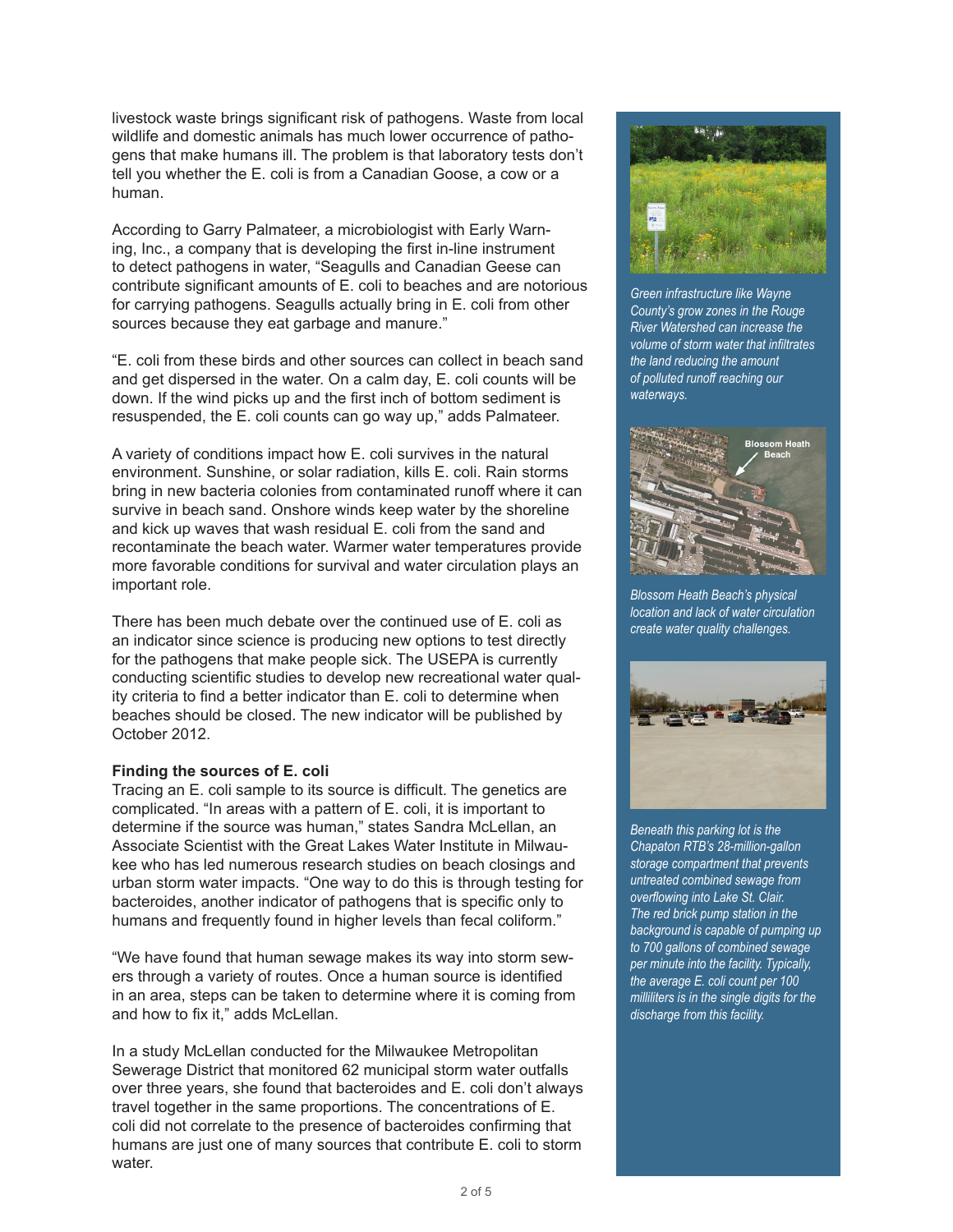Failing septic tanks can contribute human E. coli to storm water and storm sewers can become contaminated by residents or businesses that incorrectly connect their sanitary sewer to the storm sewer system. Ongoing programs to identify and correct illicit connections are critical to keeping human sewage out of storm sewers.

"Over the last ten years, our monitoring team has removed 75 million gallons of annual sewage flow from the storm sewer systems in Macomb County," states Cole Shoemaker, Supervisor with the Macomb County Health Department. The County's team annually undertakes dye testing and follows up on complaints and referrals to address illicit connections.

#### **How is the storm water problem being addressed?**

E. coli is only one of a range of pollutants in storm water. Other bacteria, cadmium, copper, lead, nitrogen, phosphorus, suspended solids and zinc can also be present.

The volume of storm water runoff generated during rain events is larger than most people realize. For example, a small home with a 40' x 100' lot generates more than 50,000 gallons of storm water annually and a typical strip mall parking lot for 60 cars generates ten times that much – about a half million gallons per year. Add these up for a community, and then for a watershed, and the numbers can be staggering. Annual volumes of storm water runoff within the Rouge River Watershed that encompasses 36 communities in Wayne, Oakland and Washtenaw Counties has been estimated to total 33 billion gallons a year. This represents 36% of the volume of water that flows through the Rouge River each year.

Many communities are implementing programs to limit the amount of storm water that makes its way into the storm sewers like requiring new development to retain storm water runoff on site and through green infrastructure projects that increase the land's ability to absorb runoff water. According to Noel Mullett from Wayne County's Water Quality Management Division, "Green infrastructure projects can have an impact. We created 13 grow zones along Hines Drive in the Middle Rouge and then evaluated their performance. Open areas that had traditionally been mowed grass were replaced with native grasses, sedges, rushes and flowers. At the four largest sites, we saw an average 43% increase in storm water infiltration rates. The type of soil played a major role in grow zone effectiveness with the worst soils realizing the great percentage improvement."

Wayne County has also implemented rain gardens and stream stabilization projects. "We think that together, all of these projects are having an impact and help to improve water quality along the Middle Rouge," states Mullett. "Over the last four years, we have seen improvements in our benthic scores that tell us how well the benthic macro-invertebrate communities that require clean water to live in are thriving. Our scores are going up indicating that water quality is improving."

Polluted storm water is also getting more attention under Municipal Separate Storm Sewer Systems (MS4) regulation under the Clean Water Act. The State of Michigan has more than 300 permitted MS4 communities that are implementing controls to meet federal standards. As part of this program, the Michigan Department of Natural Resources and Environment (MDNRE) has established Total Maximum Daily Loads, or TMDLs, for specific rivers with E. coli problems requiring communities to implement control measures to meet the established threshold.

Macomb County has several creeks and drains with E. coli TMDLs. According to Shoemaker, "We have concentrated our sewer dye testing to identify illicit connections in the areas that are having the hardest time meeting the E. coli TMDL. By starting out in areas with known problems, we focus on the biggest problems first."

#### **Why do beaches like Blossom Heath Beach experience repeated problems?**

Every beach environment is unique but there are common elements that impact water quality. Proximity of storm sewer outfalls, adjacent land use, water circulation, wind patterns and Canadian Geese and seagull populations all impact a beach's water quality. Some elements are easier to mitigate than others. Initial beach siting is important. Some of the beaches that have repeated problems probably would not be created as new public beaches today because one or more of these elements are too difficult to mitigate.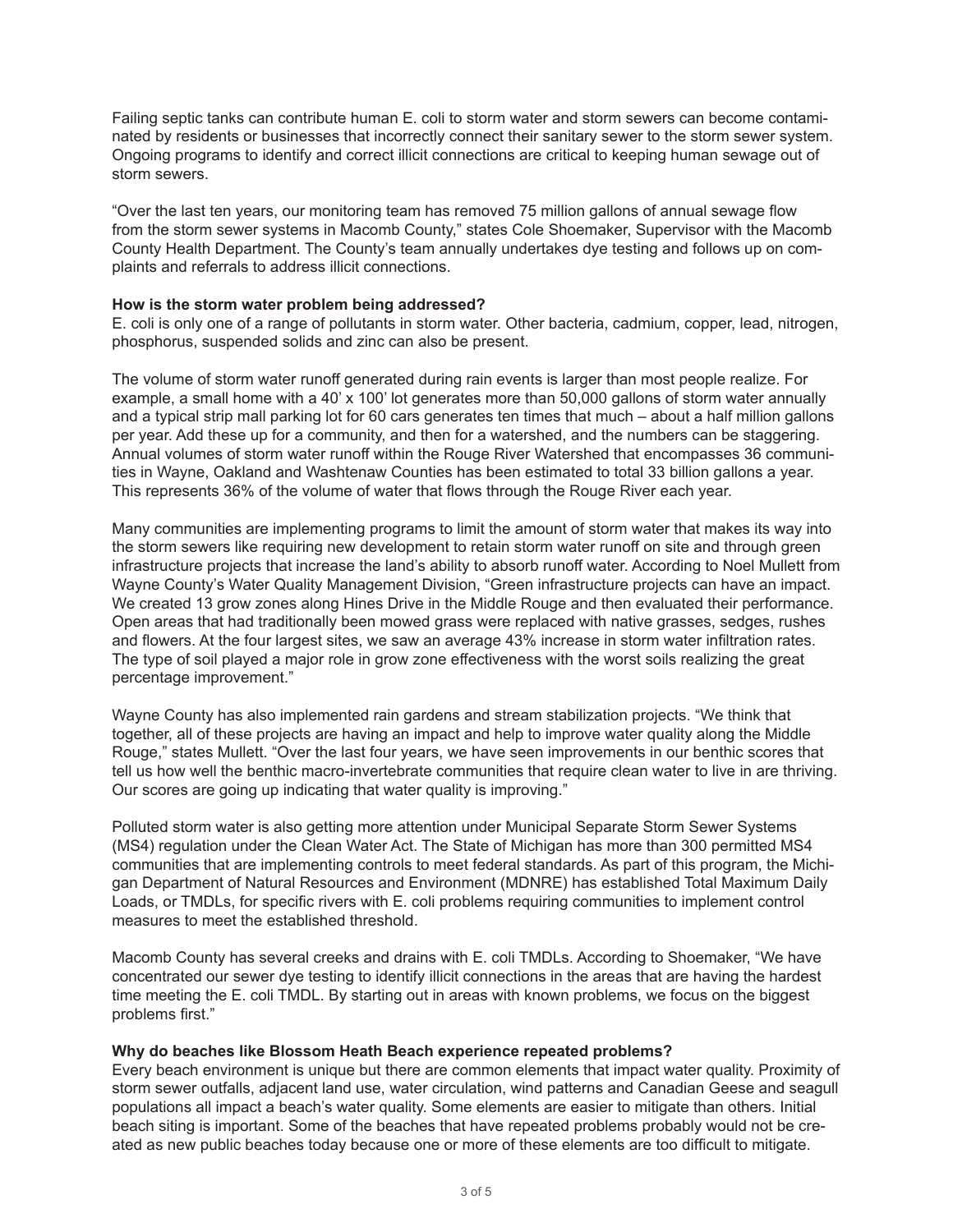Blossom Heath Beach has experienced water quality problems for years. Located in St. Clair Shores along the Nautical Mile that boasts the largest concentration of boats in the Midwest, the beach's physical location and lack of water circulation create water quality challenges. The beach is completely surrounded by roads and parking lots except for a canal that provides access to Lake St. Clair. From an aerial view, it looks like another marina canal rather than a natural beach.

Storm water from the US side of the lake is discharged through 30 storm sewer outfalls along the shoreline as well as directly through overland flow. There are also three facilities that store, treat and disinfect combined sewage which previously overflowed directly into the lake. The Martin Retention Treatment Basin (RTB) is upstream of Blossom Heath, and the Chapaton and Milk River RTBs are downstream.

According to Brent Avery, CSO Supervisor for Macomb County who operates the Martin and Chapaton RTBs, "Our facilities are actually limiting the amount of pollution that makes its way into Lake St. Clair. They prevent untreated CSOs from entering the lake. Many people don't understand that we treat all of our discharges and we frequently store the entire storm and don't discharge at all."

Avery continues, "In fact, at both RTBs in 2009, we completely captured, stored and sent flow to the Detroit WWTP for 28 of the 40 storms that required us to operate the RTBs. We only sent treated RTB discharges to Lake St. Clair 12 times the entire year, and only two of these events were in the summer. Typically our average E. coli count per 100 milliliters is in the single digits. We have averaged less than 10 per event for several years now."

Further upstream, the New Baltimore and Mt. Clemens Wastewater Treatment Plants (WWTPs) discharge treated effluent into streams that discharge into Lake St. Clair. New Baltimore recently completed a \$20 million renovation to their WWTP and collection system. According to Craig Higgins, Superintendent at the plant, "The new process uses activated sludge treatment and ultraviolet disinfection to treat up to 1.75 million gallons of sewage per day. Our fecal counts were under 200 with the old process but now we are seeing counts as low as 4."

Storm water is the only untreated discharge directly into the lake and the likely source of E. coli contamination. Even though Blossom Heath Beach has problems, it does not mean Lake St. Clair as a whole is polluted. Cole Shoemaker sums the situation, "Beach advisories along Lake St. Clair are the result mainly of localized, near shore problems and do not reflect the overall quality of the lake. We've monitored offshore and the E. coli levels are really low."

## **Understanding RTB discharge reporting and what treated discharges contain**

Terms used on the MDNRE website in reporting discharges from CSO RTBs can be confusing. The term "partially treated sewage" is used to define flow that is comprised of storm water and sanitary sewage that has been screened, settled in an RTB for a designated period of time to remove solids, and then injected with a disinfectant. This level of treatment meets the facility's permit discharge requirements and water quality standards deemed protective of public health by MDNRE.

The MDNRE has changed the terminology in their annual report to RTB discharges to better define this type of discharge. This is part of an effort to educate the public concerning the differences between treated RTB discharges that meet permit limits and untreated CSO discharges.

RTBs and WWTPs report their discharge in terms of fecal coliform. E. coli is a subset of fecal coliform and the two parameters are not directly comparable. As shown in the chart below, fecal coliform counts are larger than E. coli counts in the same sample.

RTB discharges are cleaner than untreated storm water. Untreated CSO and untreated storm water runoff contribute a much higher concentration of E. coli and fecal coliform than treated RTB and WWTP discharges.